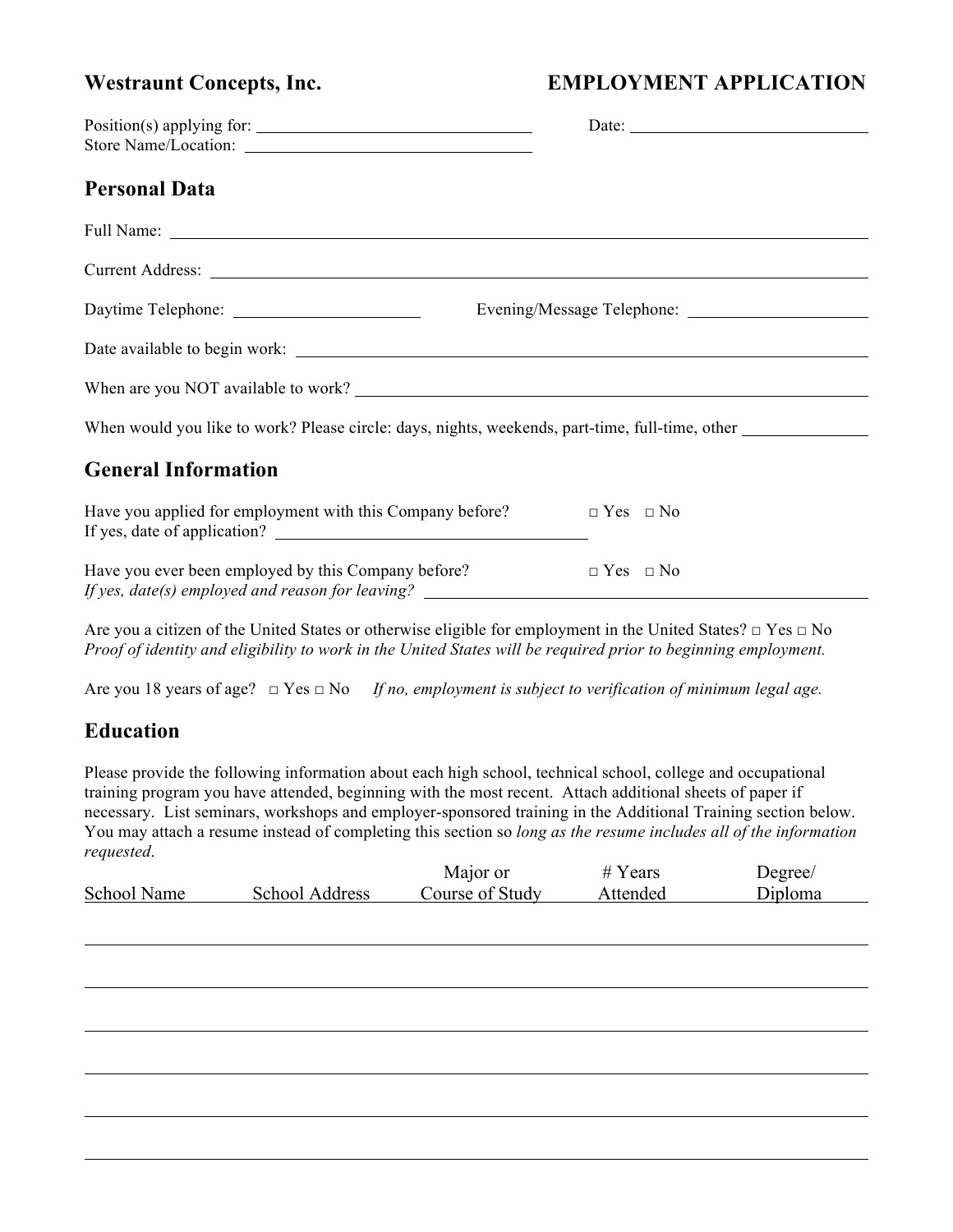# **Employment History**

Please provide the following information for all of your prior employers since you finished school, beginning with your most recent employer. Attach additional sheets of paper if necessary. You may attach a resume instead of completing this section so *long as the resume includes all of the information requested.*

|                                                                                                                        |  | Are you currently employed? $\Box$ Yes $\Box$ No If yes, may we contact your present employer: $\Box$ Yes $\Box$ No |                                                                                                      |  |
|------------------------------------------------------------------------------------------------------------------------|--|---------------------------------------------------------------------------------------------------------------------|------------------------------------------------------------------------------------------------------|--|
|                                                                                                                        |  | Telephone Number                                                                                                    |                                                                                                      |  |
|                                                                                                                        |  |                                                                                                                     |                                                                                                      |  |
|                                                                                                                        |  |                                                                                                                     |                                                                                                      |  |
|                                                                                                                        |  |                                                                                                                     |                                                                                                      |  |
|                                                                                                                        |  |                                                                                                                     |                                                                                                      |  |
|                                                                                                                        |  |                                                                                                                     | Start Date ____________ End Date ____________ Starting Salary _____________ Ending Salary __________ |  |
|                                                                                                                        |  |                                                                                                                     |                                                                                                      |  |
|                                                                                                                        |  |                                                                                                                     |                                                                                                      |  |
|                                                                                                                        |  |                                                                                                                     |                                                                                                      |  |
|                                                                                                                        |  |                                                                                                                     |                                                                                                      |  |
| Reason for Leaving $\frac{1}{\sqrt{1-\frac{1}{2}}}\left\{1-\frac{1}{2}, \frac{1}{2}, \frac{1}{2}, \frac{1}{2}\right\}$ |  |                                                                                                                     |                                                                                                      |  |
|                                                                                                                        |  |                                                                                                                     | Start Date ____________ End Date ____________ Starting Salary _____________ Ending Salary __________ |  |
|                                                                                                                        |  |                                                                                                                     |                                                                                                      |  |
|                                                                                                                        |  |                                                                                                                     |                                                                                                      |  |
|                                                                                                                        |  |                                                                                                                     |                                                                                                      |  |
|                                                                                                                        |  |                                                                                                                     | Supervisor's Name & Title                                                                            |  |
| Reason for Leaving                                                                                                     |  |                                                                                                                     |                                                                                                      |  |
|                                                                                                                        |  |                                                                                                                     | Start Date ____________ End Date ____________ Starting Salary _____________ Ending Salary _________  |  |
|                                                                                                                        |  |                                                                                                                     |                                                                                                      |  |
|                                                                                                                        |  |                                                                                                                     |                                                                                                      |  |
| Title/Duties                                                                                                           |  |                                                                                                                     |                                                                                                      |  |
|                                                                                                                        |  |                                                                                                                     | Supervisor's Name & Title                                                                            |  |
| Reason for Leaving                                                                                                     |  |                                                                                                                     |                                                                                                      |  |
|                                                                                                                        |  |                                                                                                                     | Start Date ____________ End Date ____________ Starting Salary _____________ Ending Salary __________ |  |

List each time you have been unemployed for one month or longer since leaving school. Attach additional sheets if necessary.

# **Time Period Reason for Unemployment**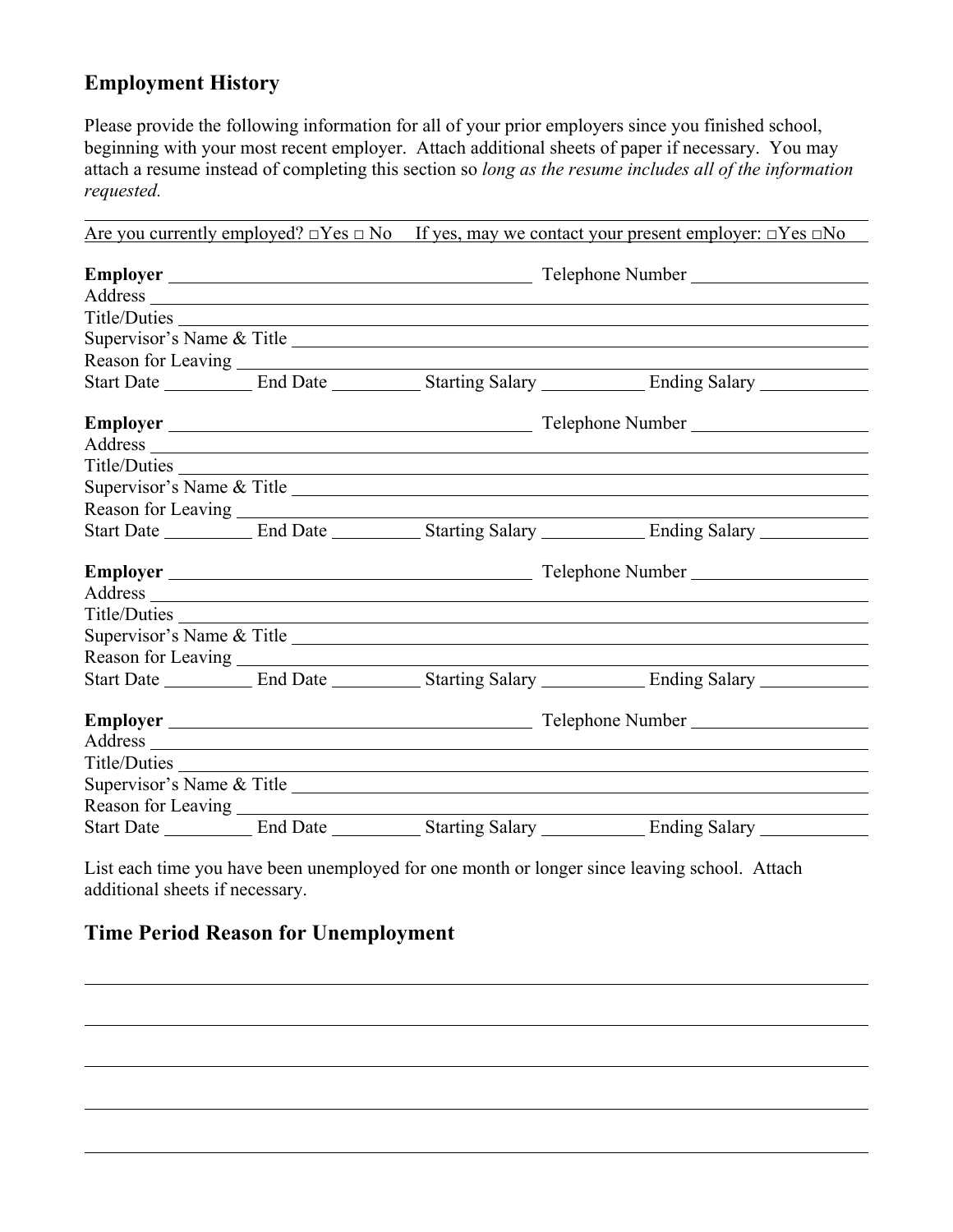# **Additional Training**

Please describe any additional training or professional development you have received, beginning with the most recent. Attach additional sheets of paper if necessary. You may attach a resume instead of completing this section so *long as the resume includes all of the information requested.*

| completing this section so long as the resume includes all of the information requested.                                                                                           | Program Sponsor | Dates    |                               |
|------------------------------------------------------------------------------------------------------------------------------------------------------------------------------------|-----------------|----------|-------------------------------|
| Name & Description of Program & Address                                                                                                                                            |                 | Attended | <b>Certification Received</b> |
|                                                                                                                                                                                    |                 |          |                               |
|                                                                                                                                                                                    |                 |          |                               |
| <b>Military Service</b>                                                                                                                                                            |                 |          |                               |
|                                                                                                                                                                                    |                 |          |                               |
| <b>Additional Information</b>                                                                                                                                                      |                 |          |                               |
| Do you have any licenses or certifications that are relevant to the position for which you are applying?<br>Please describe.                                                       |                 |          |                               |
| Have you ever been discharged or requested to resign from a position? $\Box$ Yes $\Box$ No<br>If so, please explain on a separate sheet of paper.                                  |                 |          |                               |
| Why do you desire to make a change in employment?                                                                                                                                  |                 |          |                               |
| Will you work overtime whenever necessary? $\Box$ Yes $\Box$ No<br>If no, describe all limitations on your ability to work overtime when required on a separate sheet of<br>paper. |                 |          |                               |
| If hired, do you have a reliable means of regularly traveling to and from work? $\Box$ Yes $\Box$ No<br>How?                                                                       |                 |          |                               |
| If applicable to the position for which you are applying, what office equipment, computers or other<br>devices do you have experience operating?                                   |                 |          |                               |
| Are you presently under a noncompetition, trade secret or nondisclosure agreement?<br>If yes, please explain on a separate sheet of paper.                                         |                 |          | $\Box$ Yes $\Box$ No          |
| Have you ever been disciplined by an employer for attendance problems? $\Box$ Yes $\Box$ No<br>If yes, please explain on a separate sheet of paper.                                |                 |          |                               |
| Are you presently using or have you used illegal drugs within the last 90 days?<br>If yes, please explain on a separate sheet of paper.                                            |                 |          | $\Box$ Yes $\Box$ No          |